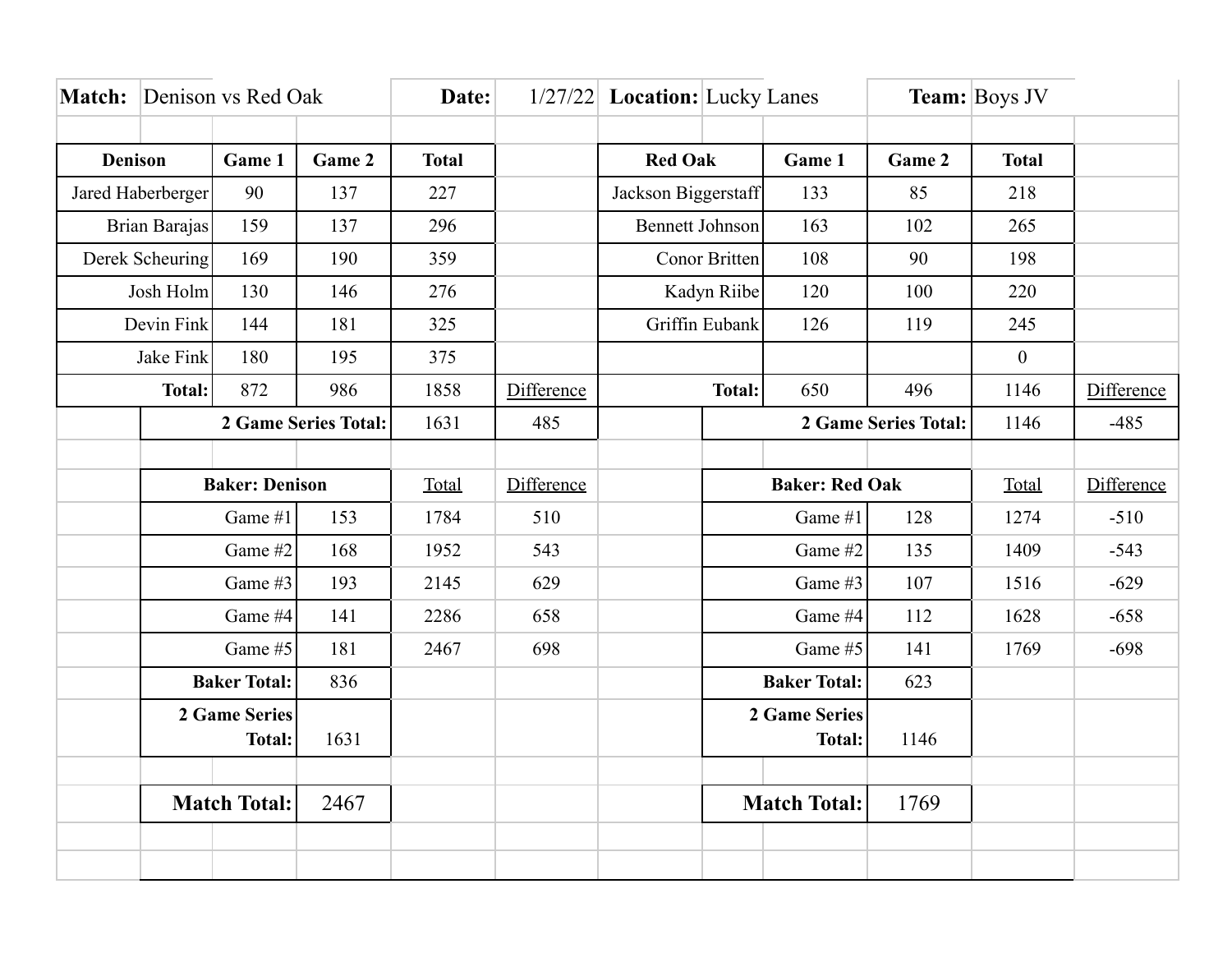| <b>JV Boys Highlights</b>                                                                                                 |  |
|---------------------------------------------------------------------------------------------------------------------------|--|
| The boys junior varsity team won their match against Red Oak. High games from the JV team include Jake Fink with a 195,   |  |
| Derek Scheuring with a 190 and Devin Fink with a 181. Jake Fink had the high series of 375 with his first game being 180, |  |
| followed by Derek Scheuring with a series of 359 his first game was 169. The junior varsity boys had a strong lead going  |  |
| into bakers. Their baker games were 153, 168, 193, 141, and 181. The JV Boys ended up with a match total of 2467 to Red   |  |
| Oak's 1769 for the win.                                                                                                   |  |
|                                                                                                                           |  |
|                                                                                                                           |  |
|                                                                                                                           |  |

| <b>Match:</b>        | Denison vs Denis      |         | Date:  |                |                   | $1/27/22$ <b>Location:</b> Lucky Lanes |               |         | Team: Girls JV |                |            |
|----------------------|-----------------------|---------|--------|----------------|-------------------|----------------------------------------|---------------|---------|----------------|----------------|------------|
| <b>Denison JV1</b>   |                       | Game 1  | Game 2 | <b>Total</b>   |                   | <b>Denison JV 2</b>                    |               | Game 1  | Game 2         | <b>Total</b>   |            |
| Bobbi Jepsen         |                       | 147     | 122    | 269            |                   | Kiyea Krajicek                         |               | 103     | 88             | 191            |            |
| Leigha Brungardt     |                       | 93      | 106    | 199            |                   | Maggie Hennings                        |               | 107     | 117            | 224            |            |
| Leonie Kingel        |                       | 112     | 83     | 195            |                   | Diana Garcia                           |               | 118     | 96             | 214            |            |
| Calli Korner         |                       | 82      | 134    | 216            |                   | Silia Fickinger                        |               | 168     | 130            | 298            |            |
|                      |                       |         |        | $\mathbf{0}$   |                   |                                        |               |         |                | $\overline{0}$ |            |
|                      |                       |         |        | $\overline{0}$ |                   |                                        |               |         |                | $\overline{0}$ |            |
| <b>Total:</b>        |                       | 434     | 445    | 879            | <b>Difference</b> |                                        | Total:        | 496     | 431            | 927            | Difference |
| 2 Game Series Total: |                       |         | 879    | $-48$          |                   | 2 Game Series Total:                   |               | 927     | 48             |                |            |
|                      |                       |         |        |                |                   |                                        |               |         |                |                |            |
|                      | <b>Baker: Denison</b> |         |        | Total          | Difference        |                                        | <b>Baker:</b> |         | Total          | Difference     |            |
|                      | 95<br>Game #1         |         | 974    | $-57$          |                   |                                        | Game #1       | 104     | 1031           | 57             |            |
|                      | Game #2<br>121        |         |        | 1095           | $-26$             |                                        |               | Game #2 | 90             | 1121           | 26         |
|                      |                       | Game #3 | 131    | 1226           | $-5$              |                                        |               | Game #3 | 110            | 1231           | 5          |